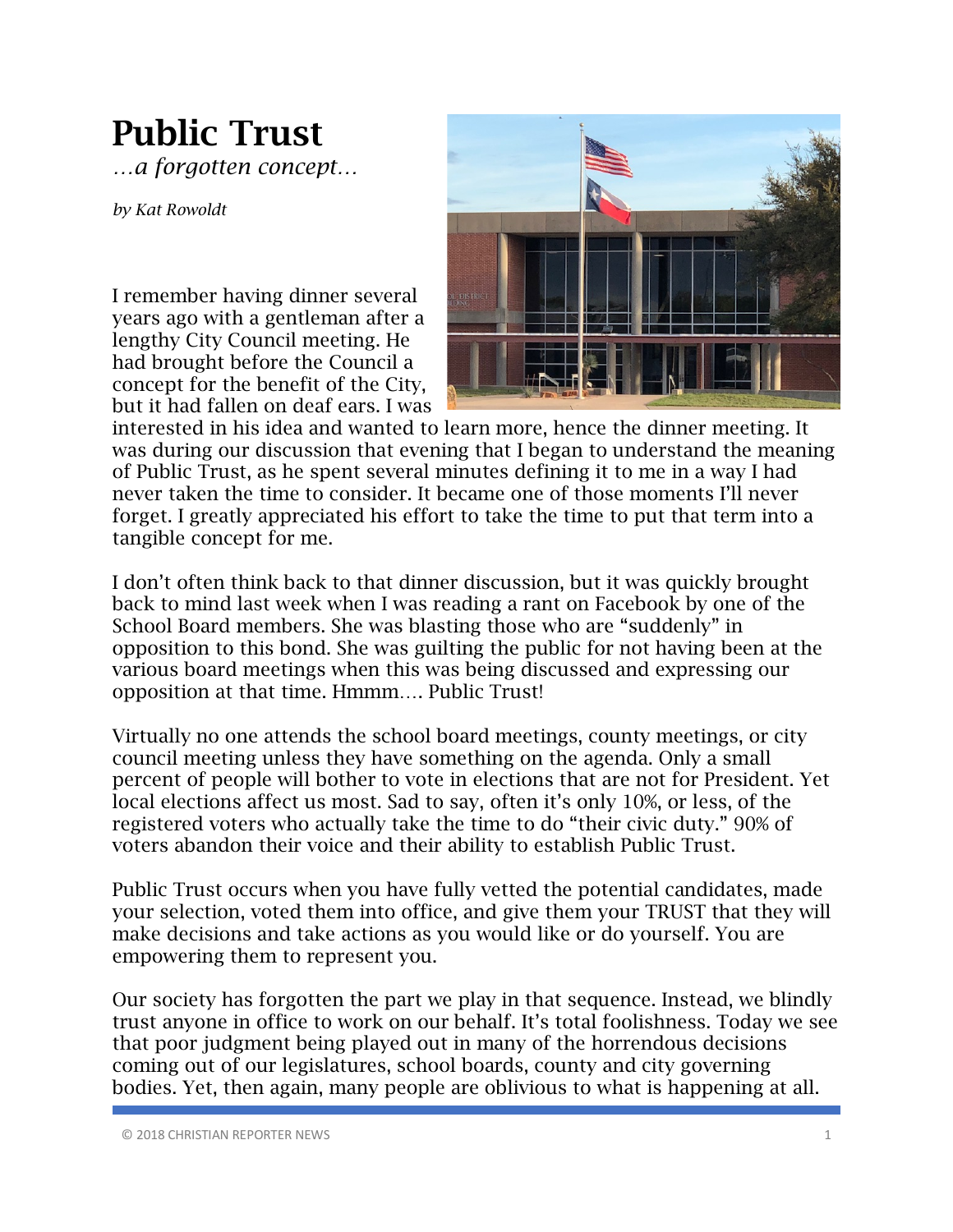They either don't take the time, don't want to know, or don't want the truth to burst their happy bubble. They don't realize their rights, their money, their lifestyle they love and cherish are being taken away from them, one vote at a time.

Our news media is totally worthless today. They are ambulance chasers, courtroom sensationalists, or 8 second sound bites of various events. We no longer have investigative reporters who work to bring us facts in order to make decisions. That isn't by accident. The media has been bought and paid-for for a very long time.

In today's society there are a handful of people, labeled as activists, who are doing the research, attending the meetings, talking to people, learning what is really going on, and trying their darndest to inform the public of what is really happening. They are a limited number of people. They can't be all places at once. They can't research everything. They also aren't funded by any entity to cover their time or out-of-pocket expenses. They are an amazing group of people. What they do accomplish is outstanding.

Government at all levels has become a runaway train headed full-steam downhill, blowing away our Constitutional rights, destroying our hard-earned money, and forcing unwanted change upon us because it's "politically correct." We need more people who are willing to step up and help us expose what is really happening on so many different fronts, activists who will educate the public, recruit the right people to run for office, candidates who will represent our viewpoints, and work to bring stability and balance back into our lives.

Nope, I don't want Progressivism or their idea of social justice. It's destroying our country, our families, and our lives. We need to work to return our country to the morally sound, Judeo-Christian-based, God-fearing, Constitutional foundation once again. Those moral values are what caused our country to thrive, to be sought-out by immigrants from all over the world, and to be that beacon of hope for mankind.

Public Trust. We need that restored. The school district collects the largest share of our property tax dollars. When our school board members are more focused on athletic tracks and gymnasiums than the educational results of our children, it's time to replace them. As I reported a few weeks ago [click here for that article], the San Angelo school district ranks very low in our state. That just shouldn't be. We put our public trust in the school board members to manage our school system for us. They have let us down.

You want proof? SAISD has been writing their own curriculum for several years now. Parents have ZERO ACCESS to what their children are being taught. Why? What are they hiding? Something, because the end result has been tests scores